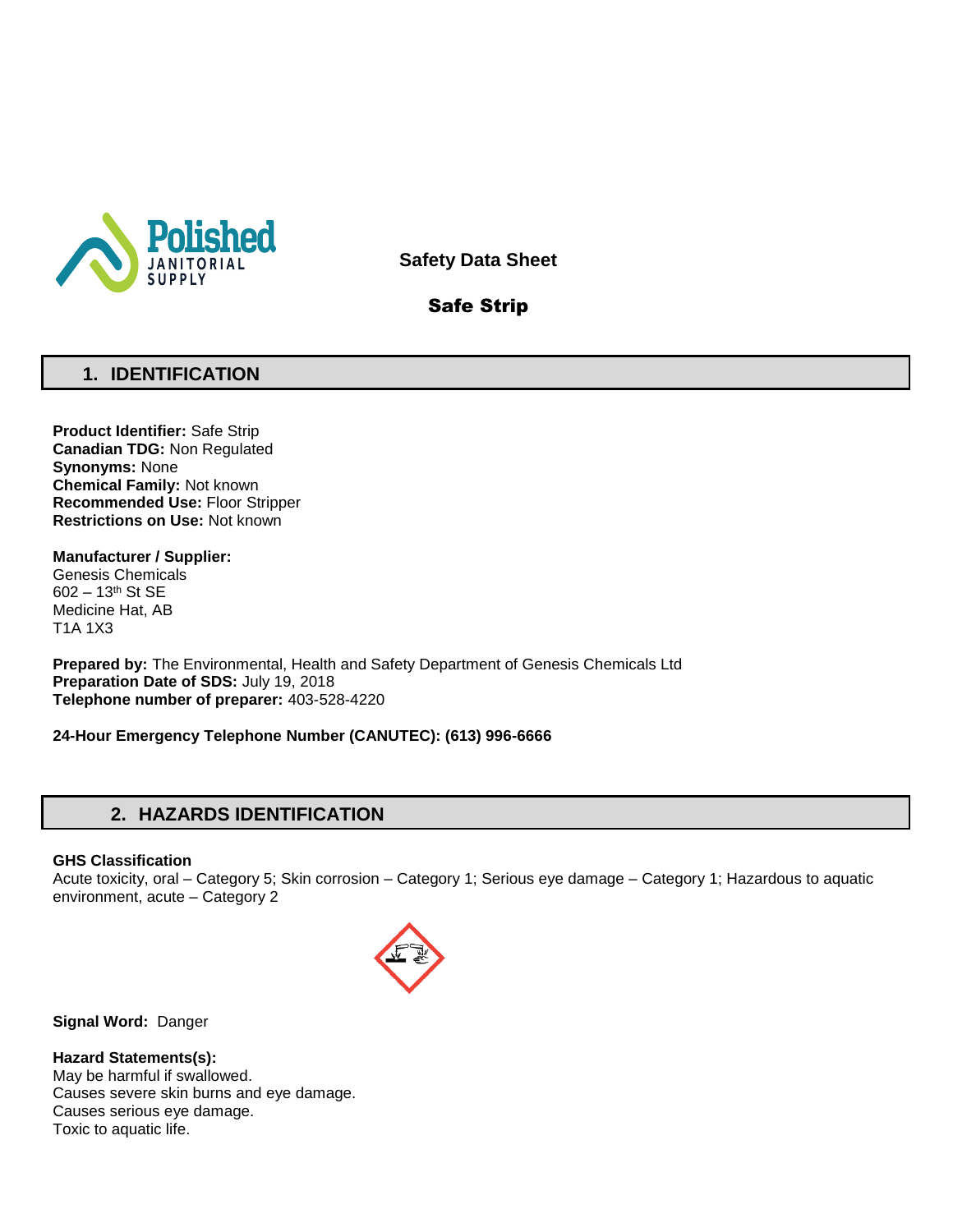### **Precautionary Statement(s):**

General: Keep out of reach of children. Read label before use.

Prevention:

Do not breathe dust/ fumes/ gas/ mist/ vapours/ spray. Wash hands, face and any exposed skin thoroughly after handling. Wear protective gloves/ protective clothing/ eye protection/ face protection. Avoid release to the environment.

Response:

IF SWALLOWED: Rinse mouth. Do NOT induce vomiting. Immediately call a POISON CENTER or doctor/physician. IF ON SKIN (or hair): Rinse skin with water/shower. Remove/Take off immediately all contaminated clothing. Wash contaminated clothing before reuse.

IF INHALED: Call a poison center or doctor/physician if you feel unwell.

Remove victim to fresh air and keep at rest in a position comfortable for breathing.

IF IN EYES: Rinse cautiously with water for several minutes. Remove contact lenses, if present and easy to do so. Continue rinsing. Immediately call a POISON CENTER or doctor/physician.

Storage: Store in a closed container.

Disposal:

Dispose of contents and container in accordance with local, regional, national and international regulations.

**Other Hazards:**

None known.

# **3. COMPOSITION/INFORMATION ON INGREDIENTS**

| <b>Chemical Name</b>              | CAS No.        | <b>Concentration %</b> |
|-----------------------------------|----------------|------------------------|
| Friethanolamine                   | $102 - 71 - 6$ | $10 - 30$              |
| Diethylene Glycol Monobutyl Ether | 112-34-5       | <20                    |
| 2-Butoxvethanol                   | 111-76-2       | <20                    |
| **Proprietary Component           | **Proprietary  | <10                    |
| **Proprietary Component           | **Proprietary  | <10                    |

### **Notes**

\*\*If Chemical Name/CAS No is "proprietary" and/or Weight-% is listed as a range, the specific chemical identity and/or percentage of composition has been withheld as a trade secret.\*\*

# **4. FIRST AID MEASURES**

### **First-aid Measures**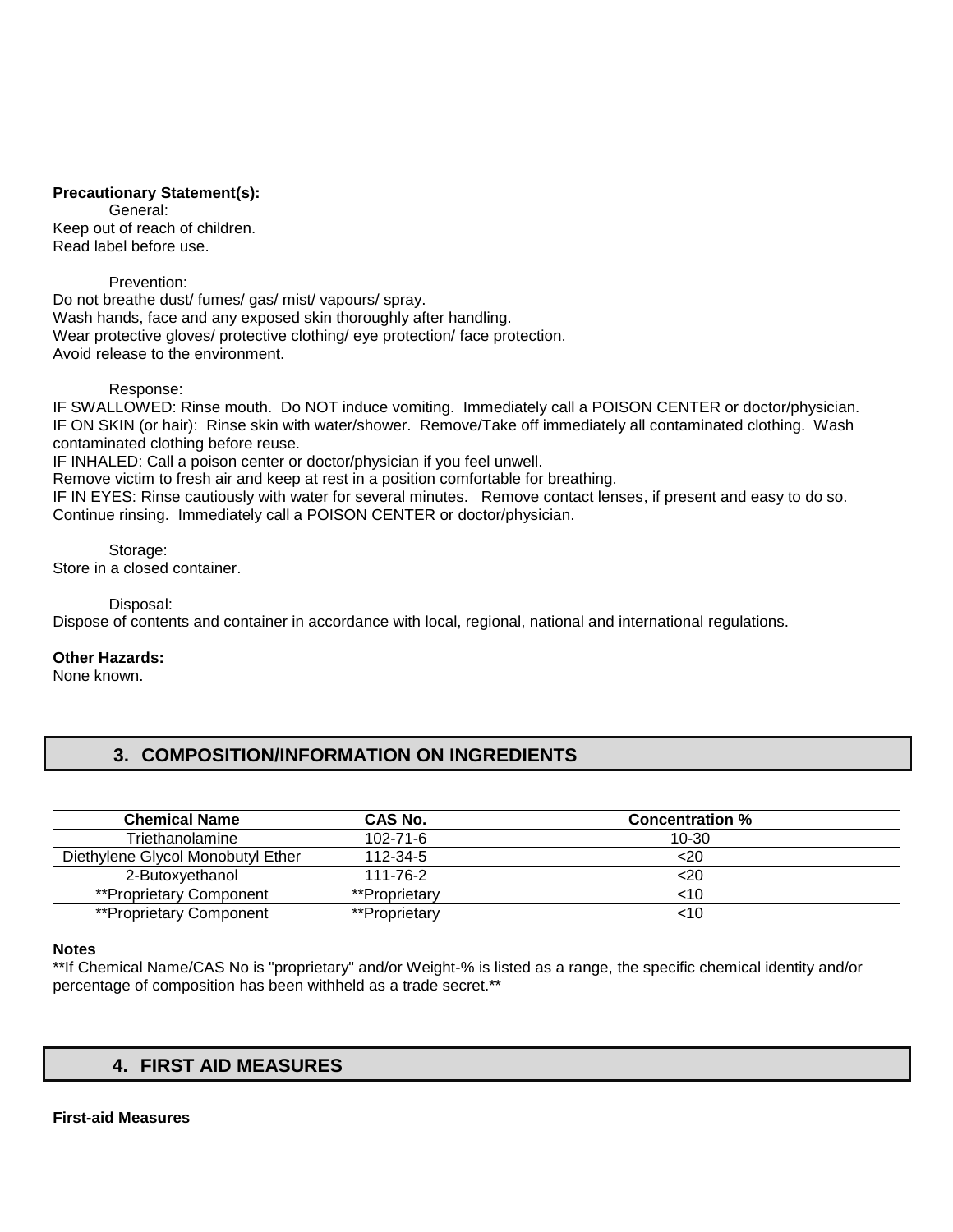### **Inhalation**

Move to fresh air. Keep at rest in a position comfortable for breathing. Call a Poison Centre or doctor if you feel unwell or are concerned.

### **Skin Contact**

Take off contaminated clothing, shoes and leather goods (e.g. watchbands, belts). Immediately rinse with lukewarm, gently flowing water for 15-20 minutes. If skin irritation or a rash occurs, get medical advice/attention. Thoroughly clean clothing, shoes and leather goods before reuse or dispose of safely.

### **Eye Contact**

Immediately rinse the contaminated eye(s) with lukewarm, gently flowing water for 15-20 minutes, while holding the eyelid(s) open. Take care not to rinse contaminated water into the unaffected eye or onto the face. Remove contact lenses, if present and easy to do. If eye irritation persists, get medical advice/attention.

### **Ingestion**

Immediately call a Poison Centre or doctor. Do not induce vomiting.

### **Most Important Symptoms and Effects, Acute and Delayed**

If inhaled: at high concentrations symptoms may include headache, nausea, dizziness, drowsiness and confusion. If on skin: causes severe skin damage. Symptoms include burns, blisters, redness, rash, itching and swelling.

If in eyes: causes severe eye damage. Symptoms include sore, red eyes, tearing, and blindness.

If swallowed: may be drawn into the lungs if swallowed or vomited, causing severe lung damage. Symptoms may include coughing, shortness of breath, difficult breathing and tightness in the chest.

### **Immediate Medical Attention and Special Treatment**

**Special Instructions**  Not applicable.

## **5. FIRE-FIGHTING MEASURES**

### **Extinguishing Media**

**Suitable Extinguishing Media** Water fog, carbon dioxide, dry chemical powder or appropriate foam. **Unsuitable Extinguishing Media**  Water iet.

### **Specific Hazards Arising from the Chemical**

Not flammable or combustible. However, sodium hydroxide fumes can be generated by thermal decomposition at elevated temperatures

#### **Special Protective Equipment and Precautions for Fire-fighters**

Evacuate area. Approach fire from upwind to avoid hazardous vapours or gases.

Stop leak before attempting to put out the fire. Product could form an explosive mixture and reignite. Keep containers cool to avoid bursting.

Before entry, especially into confined areas, use an appropriate monitor to check for: toxic gases or vapours, flammable or explosive atmosphere.

Dike and recover contaminated water for appropriate disposal.

Fire-fighters may enter the area if positive pressure SCBA and full Bunker Gear is worn. If there is potential for skin contact with concentrated cleaner: chemical protective clothing (e.g. chemical splash suit) and positive pressure SCBA may be necessary. See Skin Protection in Section 8 (Exposure Controls/Personal Protection) for advice on suitable chemical protective materials.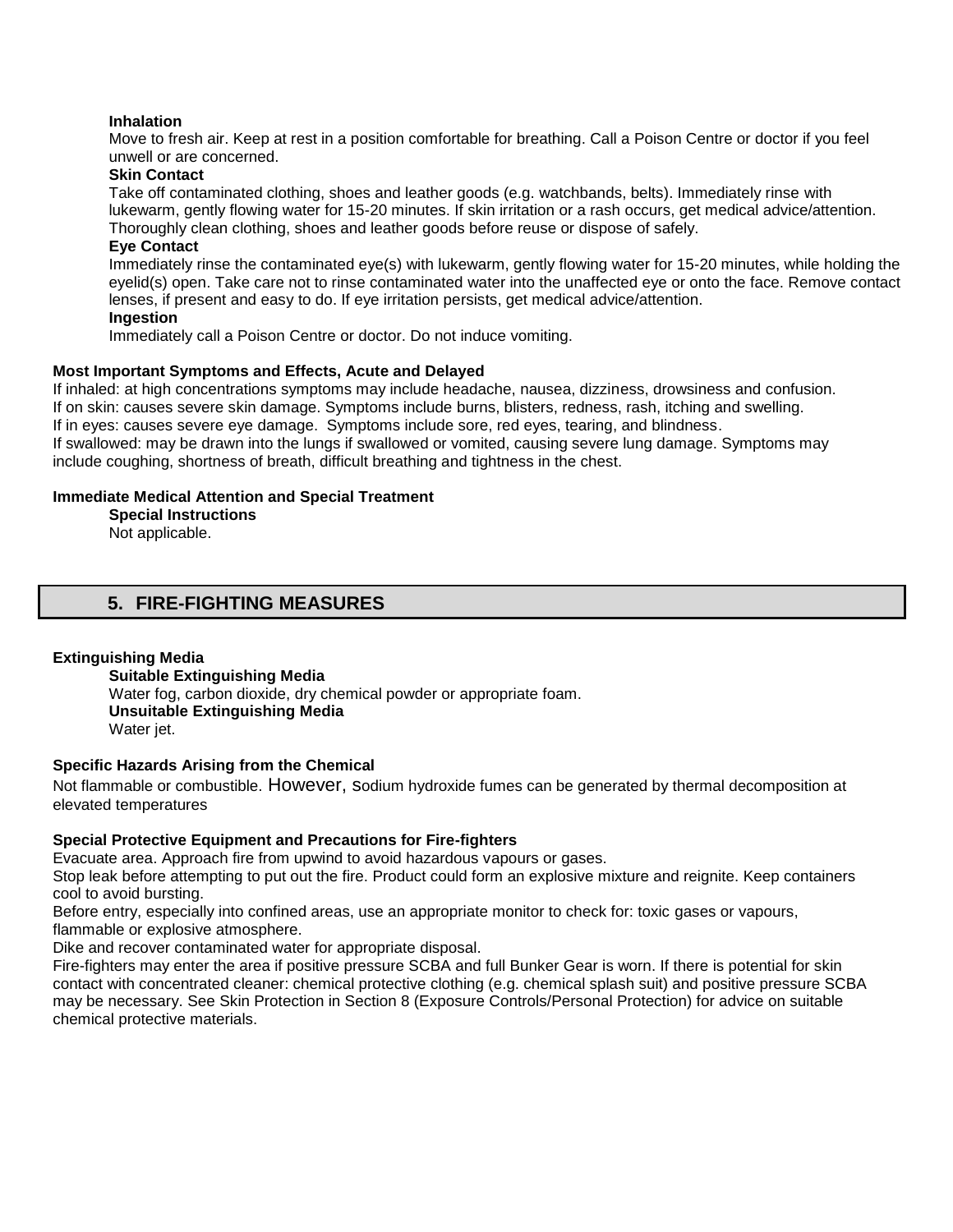# **6. ACCIDENTAL RELEASE MEASURES**

### **Personal Precautions, Protective Equipment, and Emergency Procedures**

Concentrated product: evacuate the area immediately. Isolate the hazard area. Keep out unnecessary and unprotected personnel. Eliminate all ignition sources. Use grounded, explosion-proof equipment. Distant ignition and flashback are possible.

Increase ventilation to area or move leaking container to a well-ventilated and secure area. Do not touch damaged containers or spilled product unless wearing appropriate protective equipment. Use the personal protective equipment recommended in Section 8 of this safety data sheet.

Review Section 7 (Handling) of this safety data sheet before proceeding with clean-up.

Before entry, especially into confined areas, check atmosphere with an appropriate monitor. Monitor area for flammable or explosive atmosphere.

Product (diluted as directed): use the personal protective equipment recommended in Section 8 of this safety data sheet. No other special precautions are necessary.

### **Environmental Precautions**

Concentrated product: do not allow into any sewer, on the ground or into any waterway. If the spill is inside a building, prevent product from entering drains, ventilation systems and confined areas.

### **Methods and Materials for Containment and Cleaning Up**

Scoop up or vacuum up and place in an appropriate closed container. Use vacuum suction with HEPA filters to clean up spilled material. Avoid raising dust. Flush area with water to remove trace residue

### **Other Information**

Report spills to local health, safety and environmental authorities, as required.

# **7. HANDLING AND STORAGE**

### **Precautions for Safe Handling**

When handling diluted product: no special handling precautions are necessary.

When handling concentrated product: only use where there is adequate ventilation. Avoid generating vapours or mists. Keep containers tightly closed when not in use or empty. Wear personal protective equipment to avoid direct contact with this chemical.

Do NOT smoke in work areas. Wash hands thoroughly after handling this material. Immediately remove contaminated clothing using the method that minimizes exposure. Keep contaminated clothing under water, in closed containers. Launder clothes before rewearing. Inform laundry personnel of product hazard(s). Do not take contaminated clothing home.

### **Conditions for Safe Storage**

Concentrated product: store in an area that is: temperature-controlled, well-ventilated, out of direct sunlight and away from heat and ignition sources, an approved, fire-resistant area, separate from incompatible materials (see Section 10: Stability and Reactivity). Store in a closed container.

Protect from conditions listed in Conditions to Avoid in Section 10 (Stability and Reactivity). Keep amount in storage to a minimum. Avoid bulk storage indoors.

Comply with all applicable health and safety regulations, fire and building codes.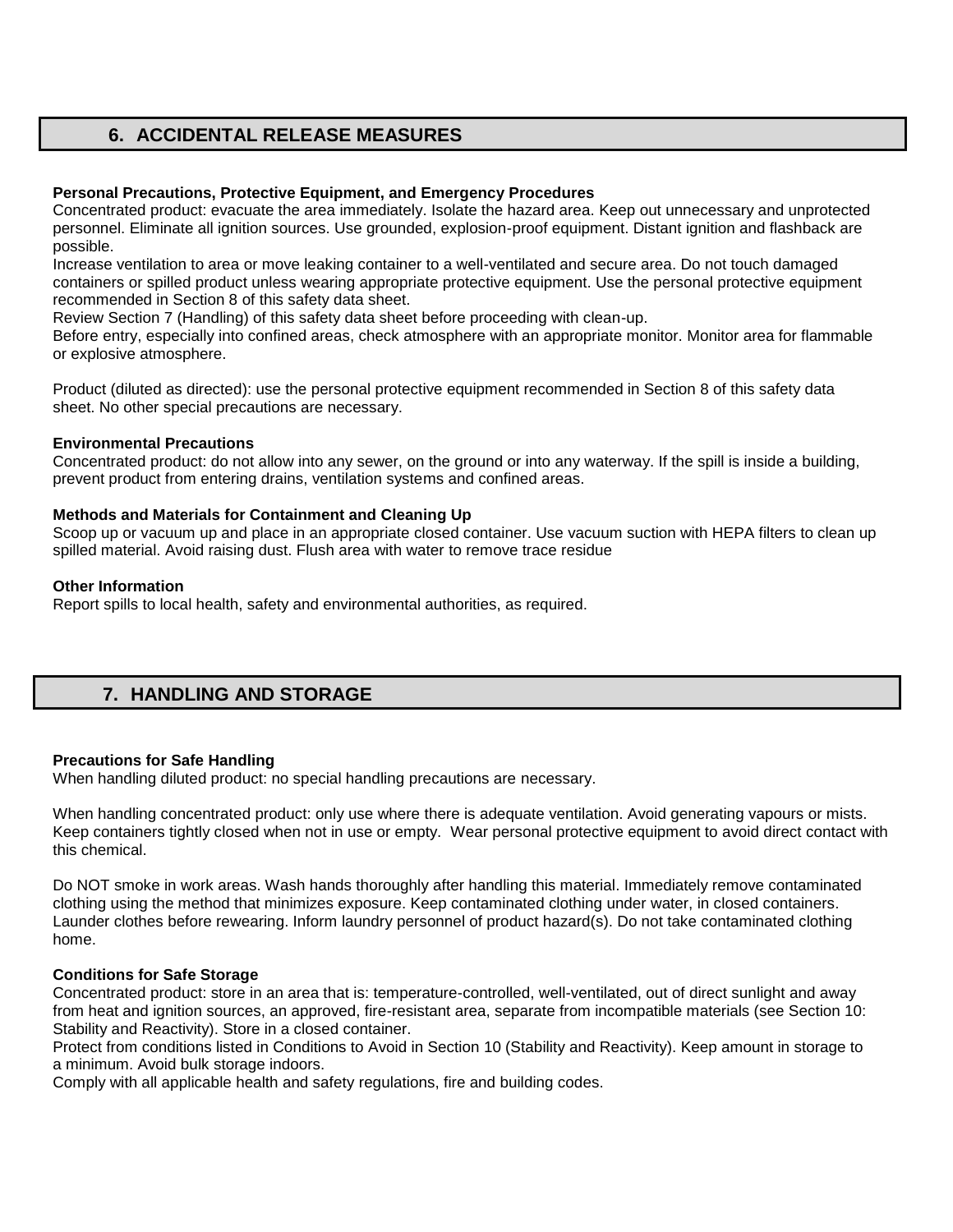# **8. EXPOSURE CONTROLS/PERSONAL PROTECTION**

### **Control Parameters**

| <b>Ingredients</b>      | <b>ACGIH® TLV®</b>                  | <b>OSHA PEL</b>                      | <b>IDLH</b>   |
|-------------------------|-------------------------------------|--------------------------------------|---------------|
|                         |                                     |                                      |               |
| Triethanolamine         | 5 mg/m <sup>3</sup> TLV-TWA         | Not available                        | Not available |
| Diethylene Glycol       | Not available                       | Not available                        | Not available |
| Monobutyl Ether         |                                     |                                      |               |
| 2-Butoxyethanol         | 20 ppm (98 mg/m <sup>3</sup> ) TLV- | 50 ppm (240 mg/m <sup>3</sup> ) PEL- |               |
|                         | TWA                                 | TWA                                  | 700 ppm       |
| **Proprietary Component | None                                | None                                 | None          |
| **Proprietary Component | None                                | None                                 | None          |

Consult local authorities for provincial or state exposure limits.

### **Appropriate Engineering Controls**

General ventilation is usually adequate. Provide eyewash and safety shower if contact or splash hazard exists. When handling large quantities of concentrated product: use a local exhaust ventilation and enclosure, if necessary, to control amount in the air. Use non-sparking ventilation systems, approved explosion-proof equipment and intrinsically safe electrical systems in areas where this product is used and stored.

### **Individual Protection Measures**

### **Eye/Face Protection**

Do not get in eyes. Wear chemical safety goggles.

### **Skin Protection**

Prevent all skin contact. Wear chemical protective clothing e.g. gloves, aprons, boots.

Suitable materials are: Barrier® (PE/PA/PE), Silver Shield/4H® (PE/EVAL/PE), Tychem® Responder, Tychem® TK.

The following materials should NOT be used: neoprene rubber, nitrile rubber, polyvinyl alcohol.

### **Respiratory Protection**

Not normally required if product is used as directed.

Concentrated product: wear a NIOSH approved air-purifying respirator with an organic vapour cartridge. For non-routine or emergency situations: wear a NIOSH approved air-purifying respirator with an organic vapour Cartridge, or, wear a NIOSH approved self-contained breathing apparatus (SCBA) or supplied air respirator. **Other Personal Protection Data:** Ensure that eyewash stations and safety showers are proximal to the workstation location.

# **9. CHEMICAL AND PHYSICAL PROPERTIES**

| <b>Basic Physical and Chemical Properties</b> |                 |
|-----------------------------------------------|-----------------|
| Appearance                                    | Amber liquid    |
| Odour                                         | Cherry          |
| <b>Odour Threshold</b>                        | Not applicable  |
| рH                                            | $9.5 - 10.5$    |
| <b>Melting Point/Freezing Point</b>           | Not available   |
| <b>Initial Boiling Point/Range</b>            | Not applicable  |
| <b>Flash Point</b>                            | >93°C (199.4°F) |
| <b>Evaporation Rate</b>                       | Not available   |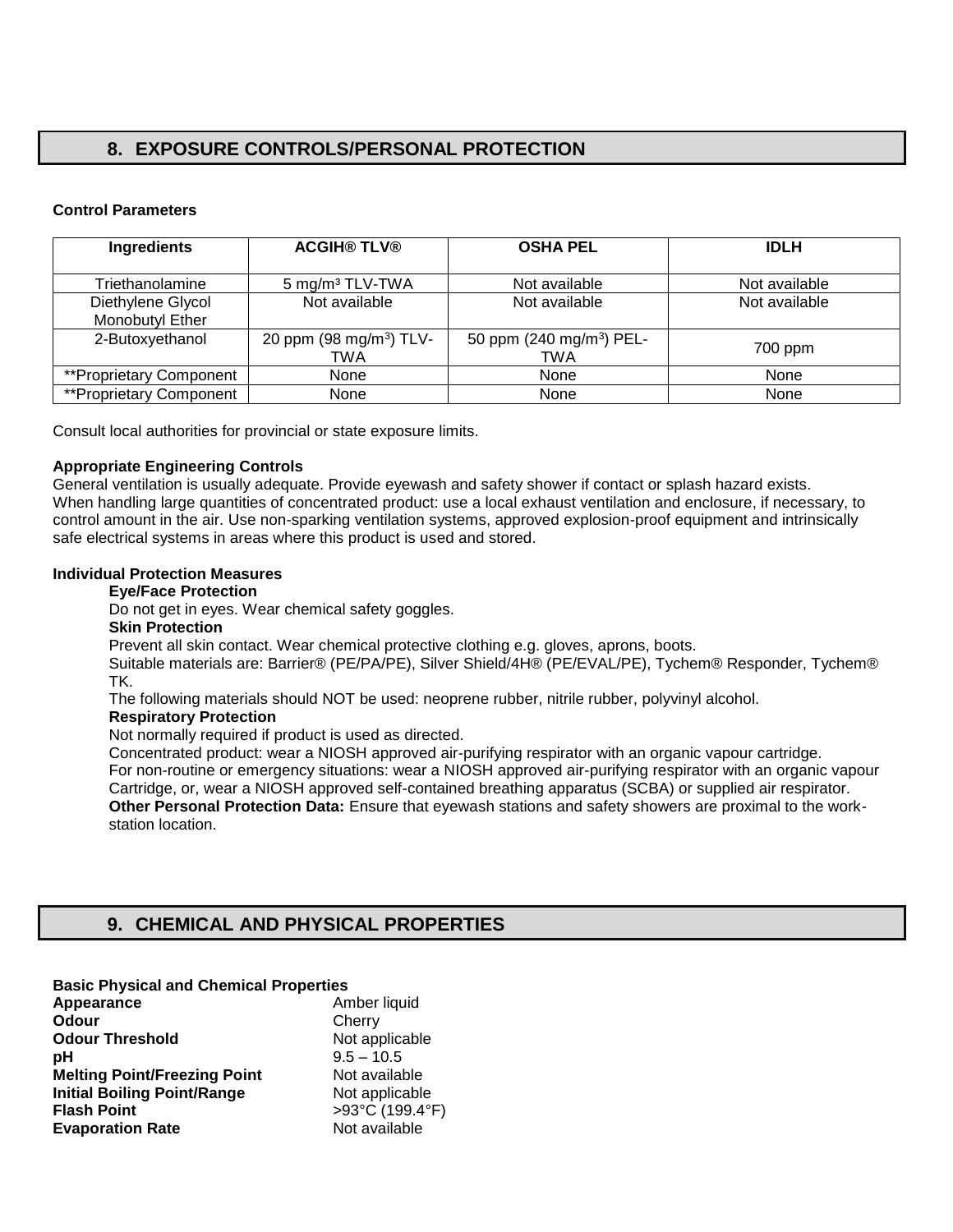| Flammability (solid, gas)                 | Not flammable                                  |
|-------------------------------------------|------------------------------------------------|
| <b>Upper/Lower Flammability or</b>        | Not applicable (upper); Not applicable (lower) |
| <b>Explosive Limit</b>                    | Not explosive                                  |
| <b>Vapour Pressure</b>                    | Not applicable                                 |
| Vapour Density (air = 1)                  | Not applicable                                 |
| <b>Relative Density (specific gravity</b> | Not available                                  |
| <b>Solubility</b>                         | Soluble in water                               |
| <b>Partition Coefficient,</b>             | Not available                                  |
| n-Octanol/Water (Log Kow)                 |                                                |
| <b>Auto-ignition Temperature</b>          | Not available                                  |
| <b>Decomposition Temperature</b>          | Not available                                  |
| <b>Viscosity</b>                          | Not applicable                                 |
| <b>Other Information</b>                  |                                                |
| <b>Physical State:</b>                    | Liauid                                         |

# **10. STABILITY AND REACTIVITY**

### **Reactivity**

Soluble in water, releasing heat sufficient to ignite combustibles. Reacts with metals, and may form hydrogen gas.

#### **Chemical Stability**

Normally stable.

### **Possibility of Hazardous Reactions**

Mixing with water, acid, or incompatible materials may cause splattering and release of large amounts of heat. Will react with some metals forming flammable hydrogen gas. Carbon monoxide gas may form upon contact with reducing sugars, food and beverage products in enclosed spaces.

### **Conditions to Avoid**

Excessive heat, open flames and all ignition sources. Incompatible materials.

#### **Incompatible Materials**

Acids and halogenated compounds. Prolonged contact with aluminum, brass, bronze, copper, lead, tin, zinc or other alkali sensitive metals or alloys. Releases heat when diluted in water.

#### **Hazardous Decomposition Products**

Toxic fumes of sodium oxide.

## **11. TOXICOLOGICAL INFORMATION**

### **Likely Routes of Exposure**

Inhalation; skin contact; eye contact; ingestion.

| <b>Chemical Name</b>                 | ∟C50          | LD50 (oral)                       | LD50 (dermal)                 |
|--------------------------------------|---------------|-----------------------------------|-------------------------------|
| Triethanolamine                      | Not available | $\text{Rat} = 4190 \text{ mg/kg}$ | Rabbit = $2000 \text{ mg/kg}$ |
| Diethylene Glycol Monobutyl<br>Ether | Not available | $Rat = 3384$ mg/kg                | Rabbit = $2700$ mg/kg         |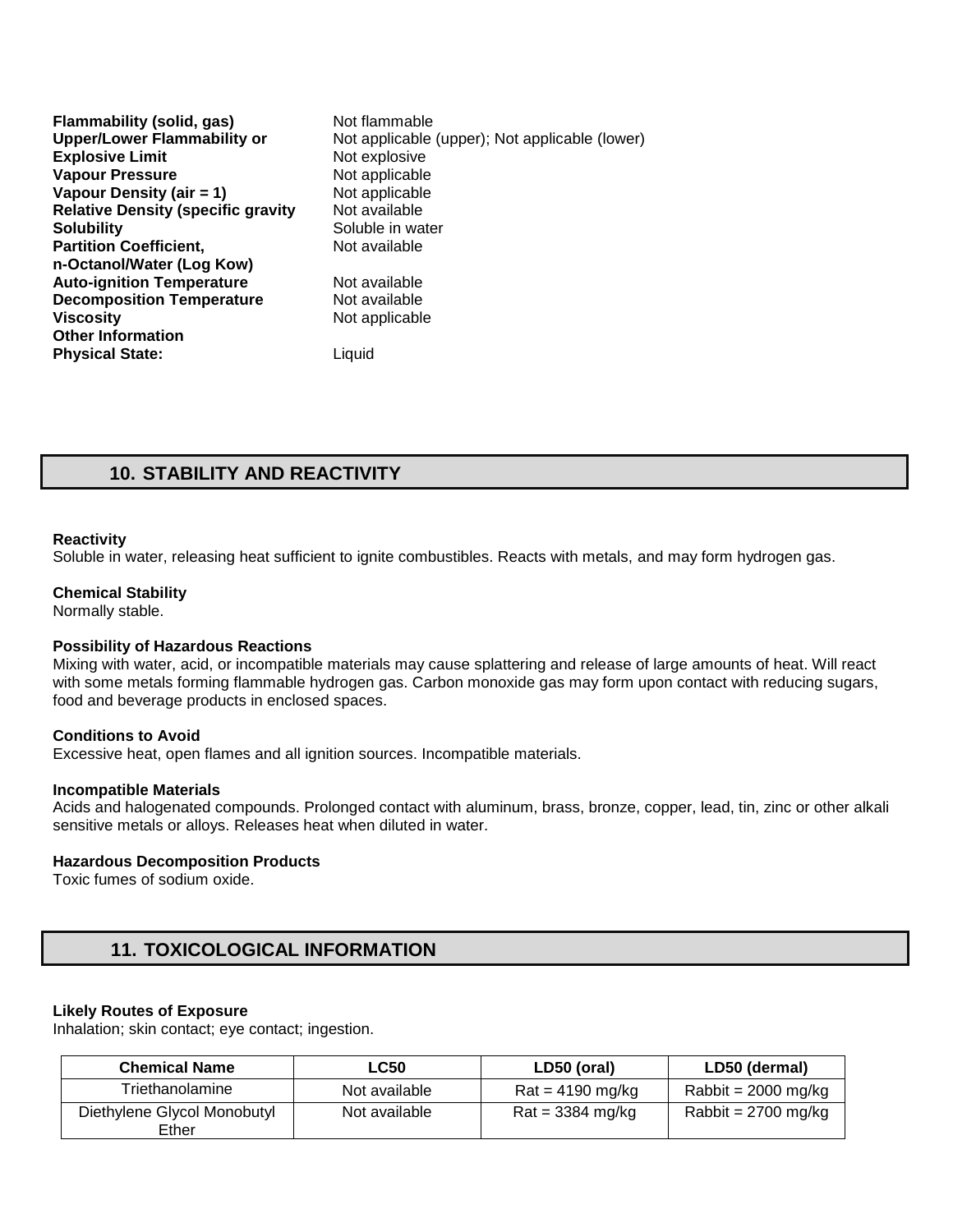| 2-Butoxyethanol         | $\text{Rat} = 455 \text{ ppm}$ | $\text{Rat} = 470 \text{ mg/kg}$  | Rabbit = 99 mg/kg  |
|-------------------------|--------------------------------|-----------------------------------|--------------------|
| **Proprietary Component | Not available                  | $\text{Rat} = 2400 \text{ mg/kg}$ | Rabbit >7940 mg/kg |
| **Proprietary Component | Not available                  | Not available                     | Not available      |

### **Acute Toxicity Estimates (ARE)**

| Acute Oral Toxicity:              | Acute toxicity estimate > 5000 mg/kg   |
|-----------------------------------|----------------------------------------|
| <b>Acute Inhalation Toxicity:</b> | No data available                      |
| <b>Acute Dermal Toxicity:</b>     | Acute toxicity estimate $>$ 5000 mg/kg |

### **Skin Corrosion/Irritation**

May cause mild irritation based on information for closely related chemicals.

### **Serious Eye Damage/Irritation**

No data available

### **STOT (Specific Target Organ Toxicity) - Single Exposure Inhalation**

Category 1 - Respiratory System, Gastrointestinal System

### **Aspiration Hazard**

No data available

**STOT (Specific Target Organ Toxicity) - Repeated Exposure**  No data available

### **Respiratory and/or Skin Sensitization**

No data available

### **Carcinogenicity**

| <b>Chemical Name</b>                 | <b>IARC</b>       | <b>ACGIH</b> | <b>NTP</b> | <b>OSHA</b>       |
|--------------------------------------|-------------------|--------------|------------|-------------------|
| Triethanolamine                      | Group 3           | Not Listed   | Not Listed | <b>Not Listed</b> |
| Diethylene Glycol Monobutyl<br>Ether | Not Listed        | Not Listed   | Not Listed | Not Listed        |
| 2-Butoxyethanol                      | Group 3           | A3           | Not Listed | Not Listed        |
| **Proprietary Component              | <b>Not Listed</b> | Not Listed   | Not Listed | <b>Not Listed</b> |
| **Proprietary Component              | Not Listed        | Not Listed   | Not Listed | <b>Not Listed</b> |

### **Reproductive Toxicity**

**Development of Offspring**  No data available **Sexual Function and Fertility**  No data available

**Germ Cell Mutagenicity**  Not mutagenic.

**Interactive Effects**  No information was located.

### **Additional Information:**

No information was located.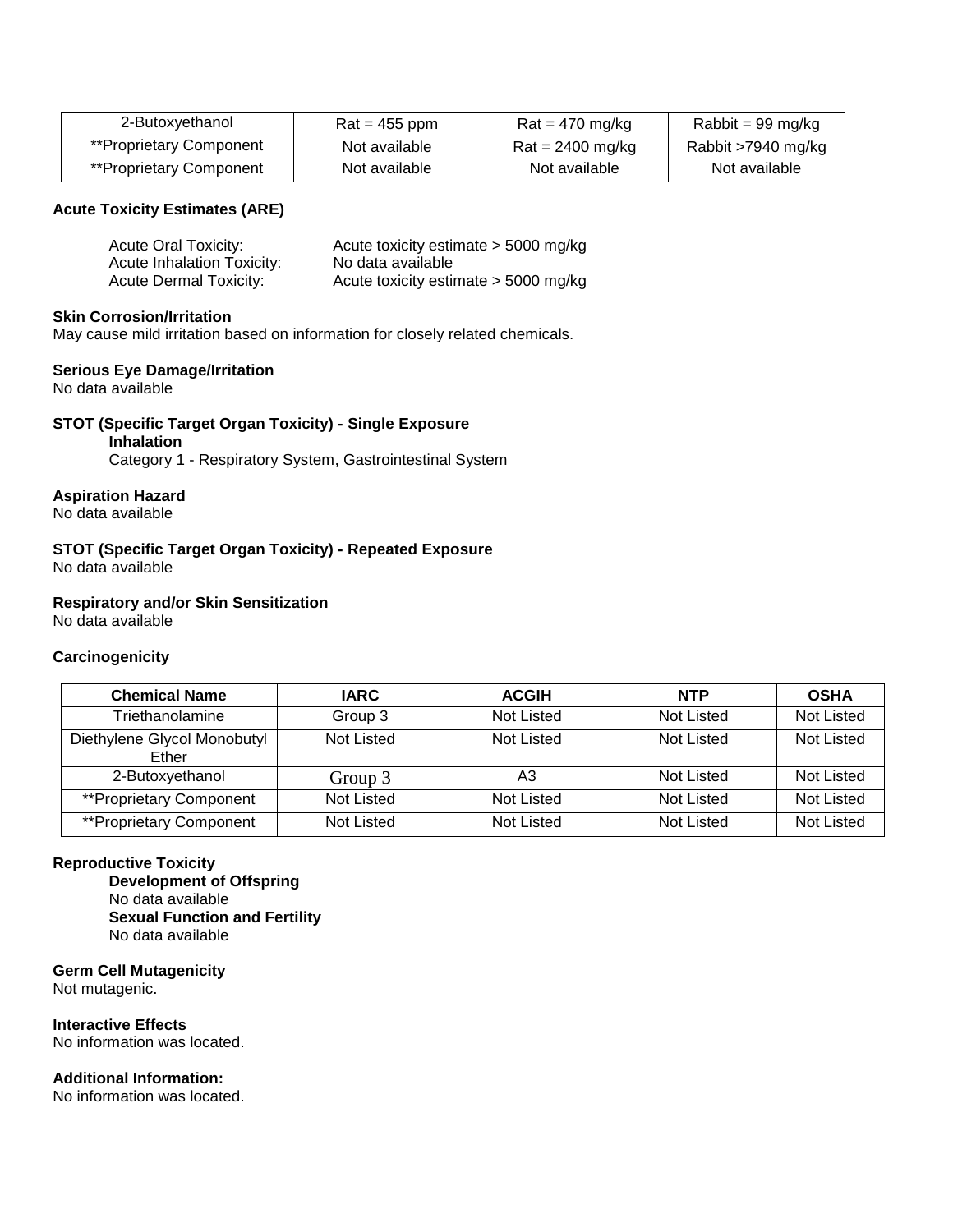# **12. ECOLOGICAL INFORMATION**

### **Ecotoxicological Information:**

| <b>Ingredients</b>             | <b>Ecotoxicity - Fish Species</b><br>Data | <b>Acute Crustaceans</b><br>Toxicity: | <b>Ecotoxicity - Freshwater</b><br><b>Algae Data</b> |
|--------------------------------|-------------------------------------------|---------------------------------------|------------------------------------------------------|
| Triethanolamine                | LC50 (fathead minnow) 11800               | Not available                         | Not available                                        |
|                                | mg/L LC50 (goldfish) 5000<br>mg/L         |                                       |                                                      |
| Diethylene Glycol              | LC50 (bluegill) 1300 mg/L                 | Not available                         | Not available                                        |
| Monobutyl Ether                | LC50 (goldfish) 2700 mg/L                 |                                       |                                                      |
| 2-Butoxyethanol                | 1490 mg/L LC50 (Lepomis                   | EC50: >1000mg/L                       | Not available                                        |
|                                | macrochirus) 96 h static 2950             | (48h, Daphnia magna)                  |                                                      |
|                                | mg/L LC50 (Lepomis                        |                                       |                                                      |
|                                | macrochirus) 96 h                         |                                       |                                                      |
| **Proprietary Component        | <b>RAINBOW TROUT</b>                      | Daphnia magna 48H                     | <b>GREEN ALGA (Selenastrum</b>                       |
|                                | (Oncorhynchus mykiss) 96H                 | EC50 527 mg/l                         | capricornutum) 96H ErC50 3                           |
|                                | LC50 368 mg/l                             |                                       | mg/l                                                 |
|                                | <b>BLUEGILL (Lepomis</b>                  |                                       |                                                      |
|                                | macrochirus) 96H LC50 868                 |                                       |                                                      |
|                                | mq/l                                      |                                       |                                                      |
| <b>**Proprietary Component</b> | Not available                             | Not available                         | Not available                                        |

### **Other Information:**

Do not allow product or runoff from fire control to enter storm or sanitary sewers, lakes, rivers, streams or public waterways. Block off drains and ditches. Spill areas must be cleaned and restored to original condition or to the satisfaction of authorities. May be harmful to aquatic life. Biodegrades (slow). Rapid volatilization. Not expected to bioconcentrate.

# **13. DISPOSAL CONSIDERATIONS**

### **Disposal Methods**

Recommended disposal methods are for the product, as sold. (Used material may contain other hazardous contaminants). The required hazard evaluation of the waste and compliance with the applicable hazardous waste laws are the responsibility of the user.

Burn in an approved incinerator according to federal, provincial/state, and local regulations. Empty containers retain product residue. Follow label warnings even if container appears to be empty. The container for this product can present explosion or fire hazards, even when emptied. Do not cut, puncture, or weld on or near this container.

## **14. TRANSPORT INFORMATION**

**DOT (U.S.): DOT Shipping Name: DOT Hazardous Class: DOT UN Number:**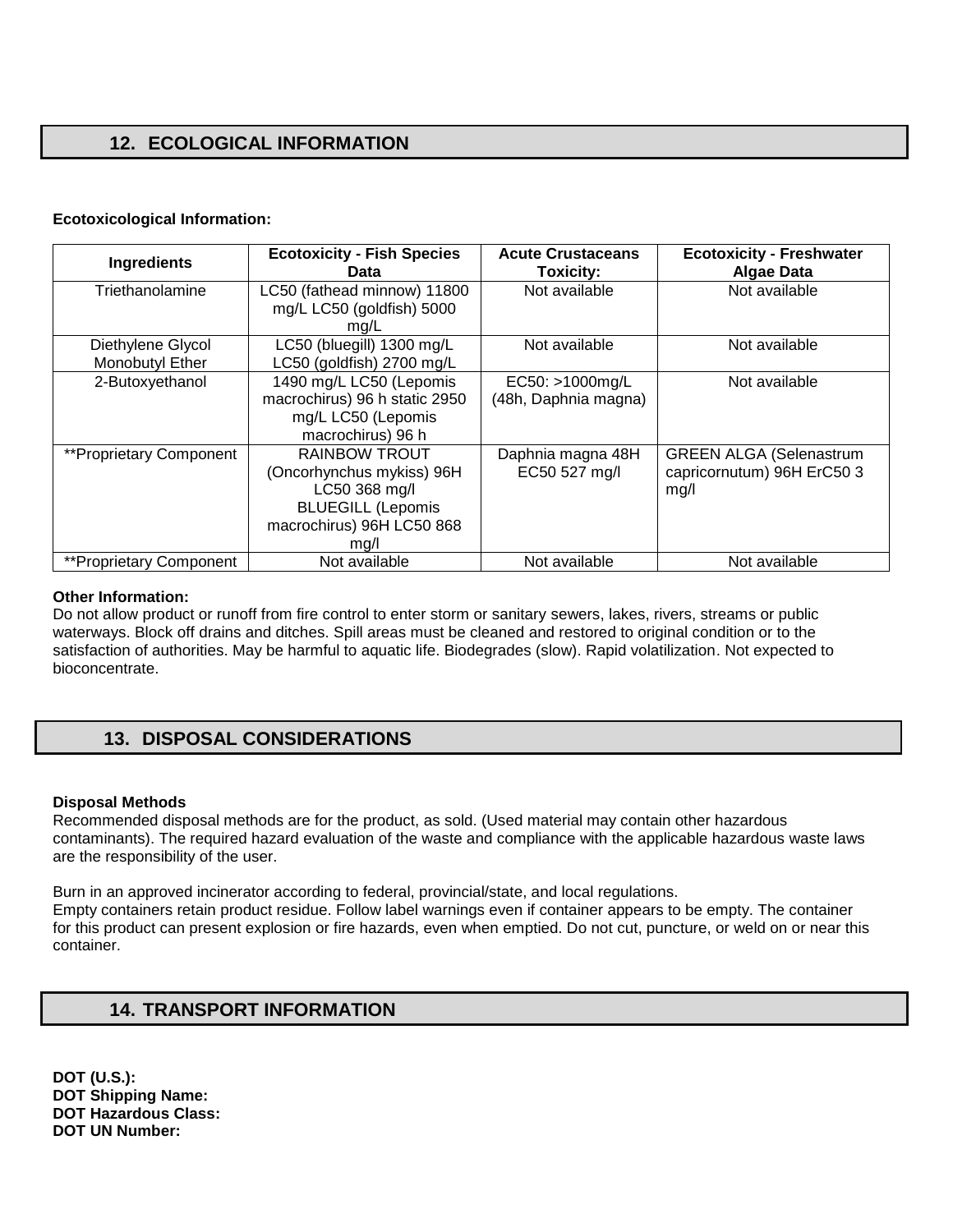**DOT Packing Group: DOT Reportable Quantity (lbs):** Not Available. **Note:** No additional remark. **Marine Pollutant:** No.

**TDG (Canada): TDG Shipping Name: Hazard Class: UN Number: Packing Group: Note:** No additional remark. **Marine Pollutant:** No.

#### **Special Precautions for User** Not applicable

**Transport in Bulk According to Annex II of MARPOL 73/78 and the IBC Code**  Not applicable

# **15. REGULATORY INFORMATION**

### **Canada**

**WHMIS Classification**  E CORROSIVE MATERIAL

This product has been classified in accordance with the hazard criteria of the Controlled Products Regulations and the SDS contains all of the information required by the Controlled Products Regulations.

**Domestic Substances List (DSL) / Non-Domestic Substances List (NDSL)**  All ingredients are listed on the DSL/NDSL.

#### **USA**

**Toxic Substances Control Act (TSCA) Section 8(b)** 

All ingredients are listed on the TSCA Inventory.

## **16. OTHER INFORMATION**

| <b>Additional Information:</b> | This product has been classified in accordance with the Globally Harmonized System of<br>Classification and Labeling of Chemicals (GHS) and the SDS contains all the information<br>required by the Hazardous Products Regulations (HPR).                                                                                                                                                                                                    |
|--------------------------------|----------------------------------------------------------------------------------------------------------------------------------------------------------------------------------------------------------------------------------------------------------------------------------------------------------------------------------------------------------------------------------------------------------------------------------------------|
| Prepared by:                   | The Environmental, Health and Safety Department of Genesis Chemicals Ltd                                                                                                                                                                                                                                                                                                                                                                     |
| Date of Latest Revision:       | July 19, 2018                                                                                                                                                                                                                                                                                                                                                                                                                                |
| <b>Key to Abbreviations:</b>   | $IARC = International Agency for Research on Cancer. Group 3 = Not classified be as to its$<br>carcinogenicity to humans. ACGIH® = American Conference of Governmental Industrial<br>Hygienists. A4 = Not classifiable as a human carcinogen. NTP = National Toxicology<br>Program. OSHA = US Occupational Safety and Health Administration. $ACGIH@ =$<br>American Conference of Governmental Industrial Hygienists. TLV® = Threshold Limit |